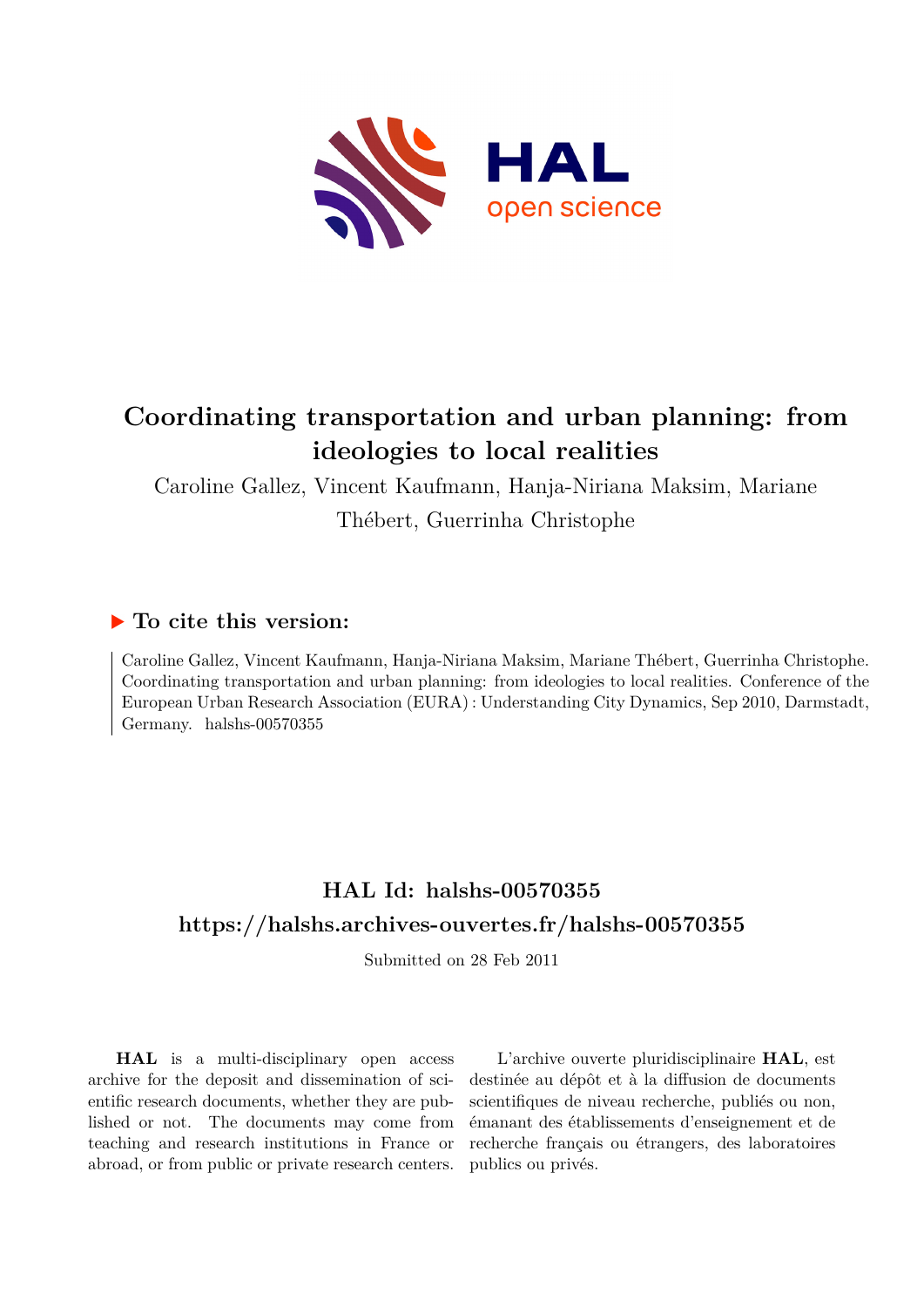### **COORDINATING TRANSPORTATION AND URBAN PLANNING: FROM IDEOLOGIES TO LOCAL REALITIES**

### Caroline Gallez, Vincent Kaufmann, Hanja Maksim & Mariane Thébert

Caroline Gallez, Researcher, University of East Paris, National Institute for Transport and Safety Research (INRETS), Laboratoire Ville Mobilité Transport (LVMT), [caroline.gallez@inrets.fr](mailto:caroline.gallez@inrets.fr) Vincent Kaufmann, Associate Professor, Ecole Polytechnique Fédérale de Lausanne (EPFL), Urban Sociology Laboratory (LaSUR), [vincent.kaufmann@epfl.ch](mailto:vincent.kaufmann@epfl.ch)

Hanja Maksim, Doctoral Assistant, Ecole Polytechnique Fédérale de Lausanne (EPFL), Urban Sociology Laboratory (LaSUR), [hanja.maksim@epfl.ch](mailto:hanja.maksim@epfl.ch)

Mariane Thébert, Researcher, University of East Paris, National Institute for Transport and Safety Research (INRETS), Laboratoire Ville Mobilité Transport (LVMT), [mariane.thebert@enpc.fr](mailto:mariane.thebert@enpc.fr)

In Europe, the idea that coordinating transportation and urban planning is a necessary condition for setting sustainable urban development into motion has spread throughout academic and professional circles. This idea is largely supported by the observation that the only metropolitan areas which have succeeded in containing automobile use (Bale, Berne, Zurich, Karlsruhe...) are those which combine public transport development with various kinds of automobile use restrictions as well as urban planning and development measures.

Despite a consensus that it is necessary to better coordinate mobility management with the development and organization of urbanized spaces, debate over the objectives and means behind this coordination remains relatively limited. In this research project, we have examined the actors in charge of urban travel and development in four French and Swiss metropolitan areas, and addressed questions about the relationship between the city and transportation over the last forty years. How has the shift in perspective - from adapting the city to the automobile toward promoting sustainable cities and mobilities - been translated into action? And what of local issues, visions, and coordination practices surrounding transportation and urban planning? What factors favor this kind of integration, and can we identify sources of inertia and causes of public action fragmentation?

In this comparison, we have focused on the question of public policy change, considering either the concepts and the methods underlying the coordination of local urban planning and transport policy. The temporal perspective of analysis appears to be particularly appropriate for our problem, as the transport and urban planning coordination problem has persisted throughout the entire period, while referring to objectives and means of action that *a priori* (*i.e.* if we judge by the legal texts and administrative circulars which define them) have changed profoundly.

*Key-words : urban planning – transportation policies – coordination – public policy change.*

#### **Introduction**

In Europe, the idea that coordinating transportation and urban planning is a necessary condition for setting sustainable urban development into motion has spread throughout academic and professional circles. This idea is largely supported by the observation that the only metropolitan areas which have succeeded in containing automobile use (Bale, Berne, Zurich, Karlsruhe...) are those which combine public transport development with various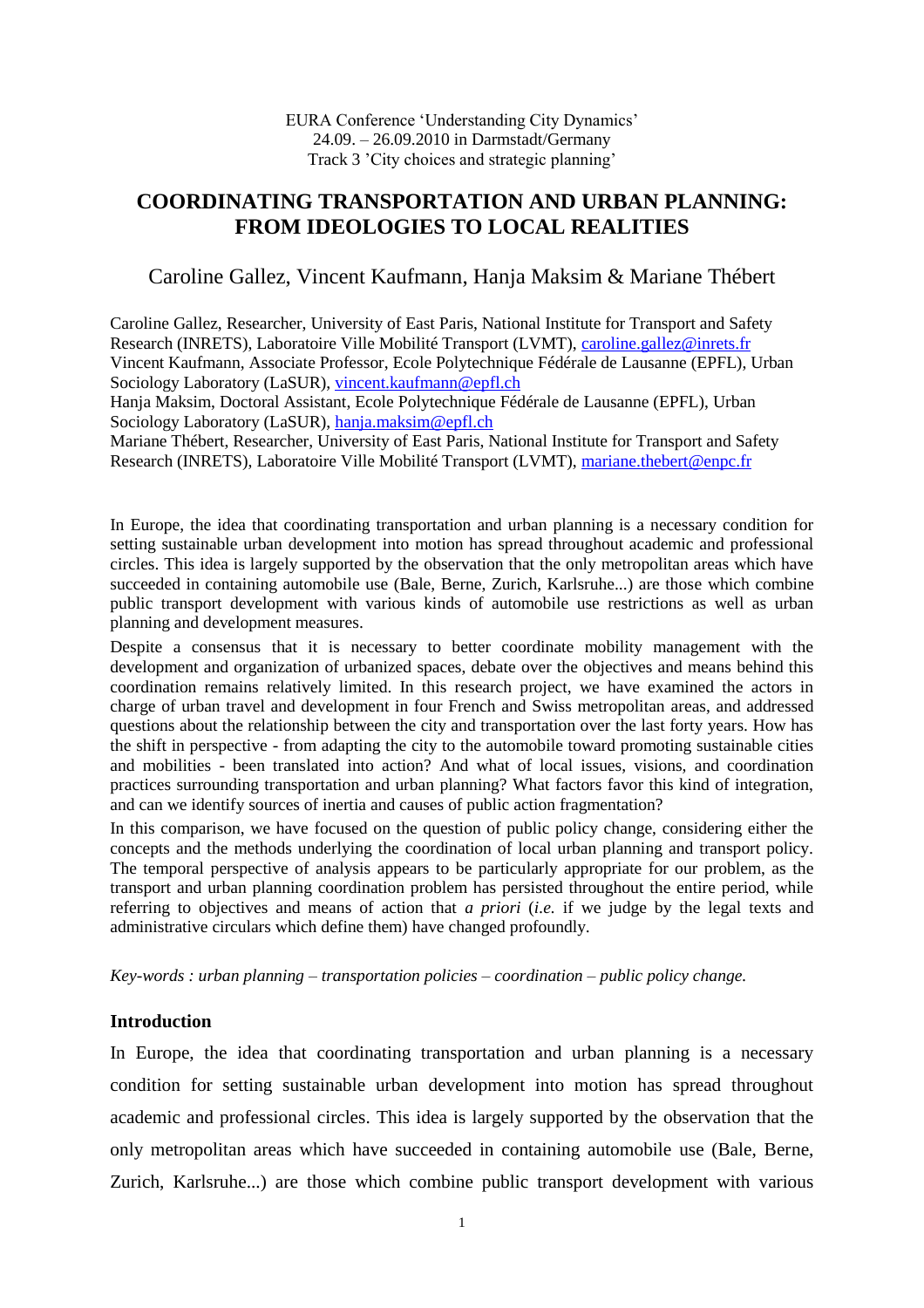kinds of automobile use restrictions (notably parking restrictions) as well as urban planning and development measures (proximity-based urbanism, urbanization and densification around public transport stations, etc.)

In the field of urban planning, the question of the relationship between transport networks, the organization of traffic flows, and urban form is certainly not a new one, as shown by the formalizations elaborated at the end of the 19th century by Haussman and Cerdà, and in Madrid urbanist Arturio Soria y Mata's famous linear city project (*Ciudad Lineal*). However, the issues underlying this problem have changed greatly, as have lifestyles and urban travel in general. Considering just the last forty years, we have gone from a vision where automobile travel had a hegemonic role in the city to one where values of urbanity, road surface sharing, and mixed-use public space serve as the basis for roadway design (Wachter, 2003). In academic debate, questions surrounding the relationship between transport network development, urban growth, and economic development, often evoked in terms of the "structuring effects" of transportation (Offner, 1993), have become both more modest and more ambitious: more modest, in the sense that network development is now considered to be one factor among many in these transformations; more ambitious because we now consider the political regulation of these interactions (Offner and Ollivier-Trigalo, 2000).

Despite a consensus that it is necessary to better coordinate mobility management with the development and organization of urbanized spaces, debate over the objectives and means behind this coordination remains relatively limited. In this research project, we have examined the actors in charge of urban travel and development in several French and Swiss metropolitan areas, and addressed questions about the relationship between the city and transportation over the last forty years (Gallez et Kaufmann, 2010). How has the shift in perspective - from adapting the city to the automobile toward promoting sustainable cities and mobilities - been translated into action? And what of local issues, visions, and coordination practices surrounding transportation and urban planning? What factors favor this kind of integration, and can we identify sources of inertia and causes of public action fragmentation?

To respond to these questions, we have employed diachronic studies of four metropolitan areas: Bern and Geneva in Switzerland, and Strasbourg and Bordeaux in France. In this sample, Berne and Strasbourg serve if not as models, at least as references for the integration of urban planning and travel policy (for the former), and the implementation of multimodal travel policies (for the latter). On the other hand, the dominant role of the car in urban development models has been questioned more recently in Geneva and Bordeaux.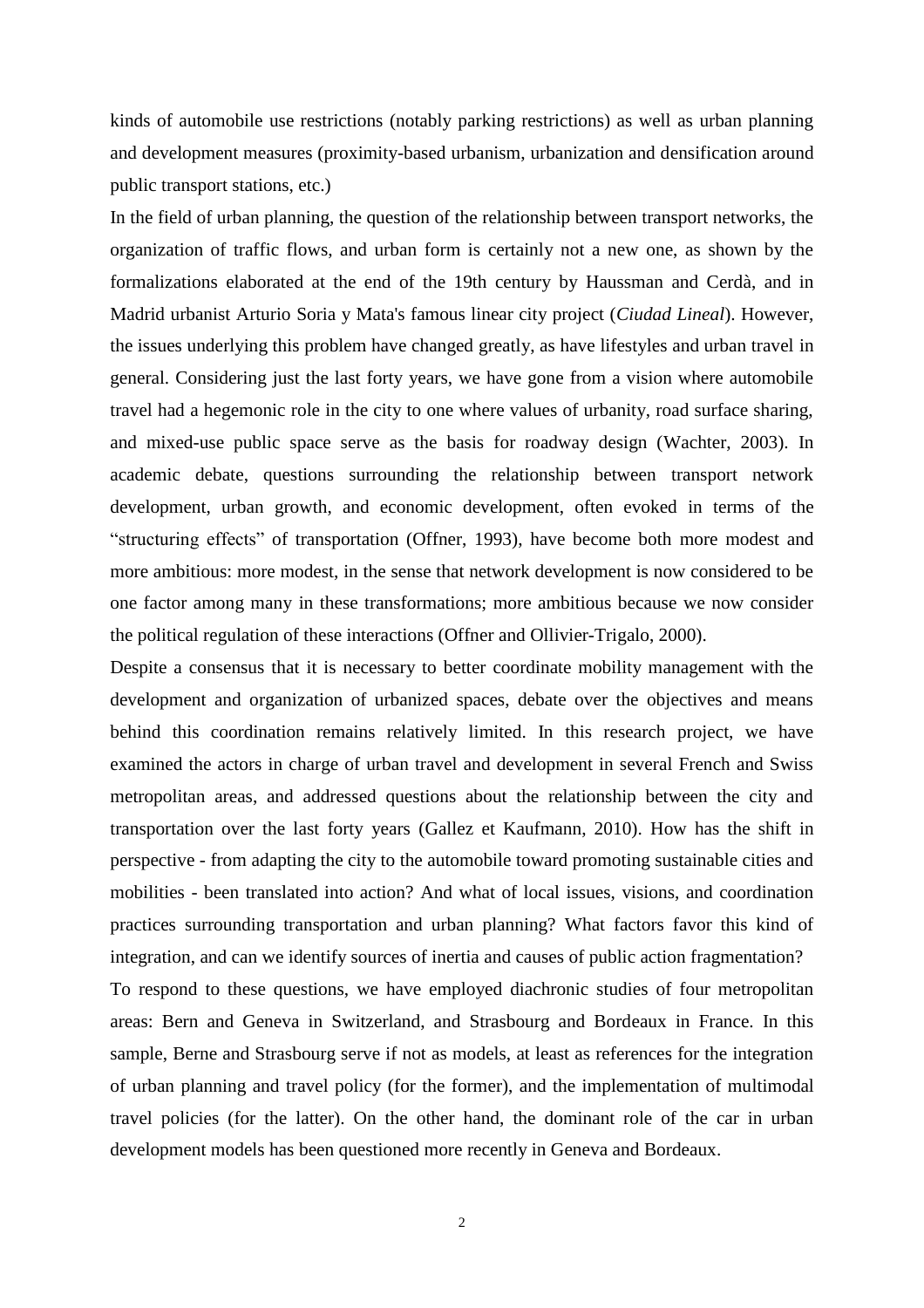This paper is divided into five sections. First, we will briefly present the four study areas, in terms of their spatial and demographic characteristics. The second section will present our methodology and choice of analytical framework. The three following sections will review the factors of continuity or change identified in the four study cities, from three complementary entry points: institutions, interests, and ideas. Finally, the conclusion will present the principal lessons drawn from this comparative study.

#### **Spatial distribution of population in the four study areas**

 $\overline{a}$ 

Bern, Geneva, Strasbourg, and Bordeaux differ in terms of their geographic location, size, and population distribution. The following factual and descriptive elements should clarify the scope (and limits) of our comparative study.

Geographic location and topographic constraints have strongly influenced urban development in these four metropolitan areas.

Bordeaux is situated in the southwest of France, at the mouth of the Garonne river. Other than the presence of large vineyards, which have lead to unequal urbanisation of the river's two banks, there is a lack of topographic constraints to constrain urban development. The urban region<sup>1</sup> of Bordeaux, which had almost one million inhabitants in 2006, is one of the most sprawling in France (table 1).

|            | Centre city |            |                  | Urban region |          |            |                  |
|------------|-------------|------------|------------------|--------------|----------|------------|------------------|
|            | Area        | Population | Density          | Definition   | Area     | Population | Density          |
|            | $(km^2)$    | 2006       | (pers./ $km^2$ ) | of region    | $(km^2)$ | 2006       | (pers./ $km^2$ ) |
| Bern       | 52          | 122 422    | 2 3 5 4          | <b>Swiss</b> | 481      | 343 789    | 715              |
| Geneva     | 16          | 185 893    | 11 618           | <b>Swiss</b> | 1 0 4 2  | 715 207    | 686              |
| Strasbourg | 78          | 272 975    | 3 500            | French       | 965      | 638 670    | 662              |
| Bordeaux   | 45          | 232 260    | 5 1 6 1          | French       | 2 8 7 2  | 999 152    | 348              |

*Table 1 – Spatial distribution of the population in four urban regions (2006)*

*Sources : INSEE (RP) – OFS - Ocstat (Geneva)*

With 122,422 inhabitants in the centre and 350,000 in its urban region, Bern is the smallest European capital, and also the smallest of the four cities in our sample. The capital of the Helvetic Confederation has developed in a series of meanders on the Aar River. The historic

<sup>&</sup>lt;sup>1</sup> In France, urban regions are defined through a functional approach, using a commuting criterion. The « aire urbaine » includes a primary urban pole (a centre city and its suburbs) with at least 5000 jobs, plus a peri-urban space composed of municipalities where at least 40 percent of the resident active population work in this urban pole. The Swiss and French data are not entirely comparable, because there is no shared definition of the urban region. The Swiss definition is both more restrictive and more complex than the French one. Its criteria are morphological (continuity of built environment, contiguity of municipal borders), functional (commuting), and structural (type of employment, ratio of jobs to workers). The application of both definitions to the same territory, which has been done for the Geneva urban region, shows that the French definition delimits a larger space than the Swiss one, with a comparable population. (Schuler, Perlik, Dessemontet, 2005).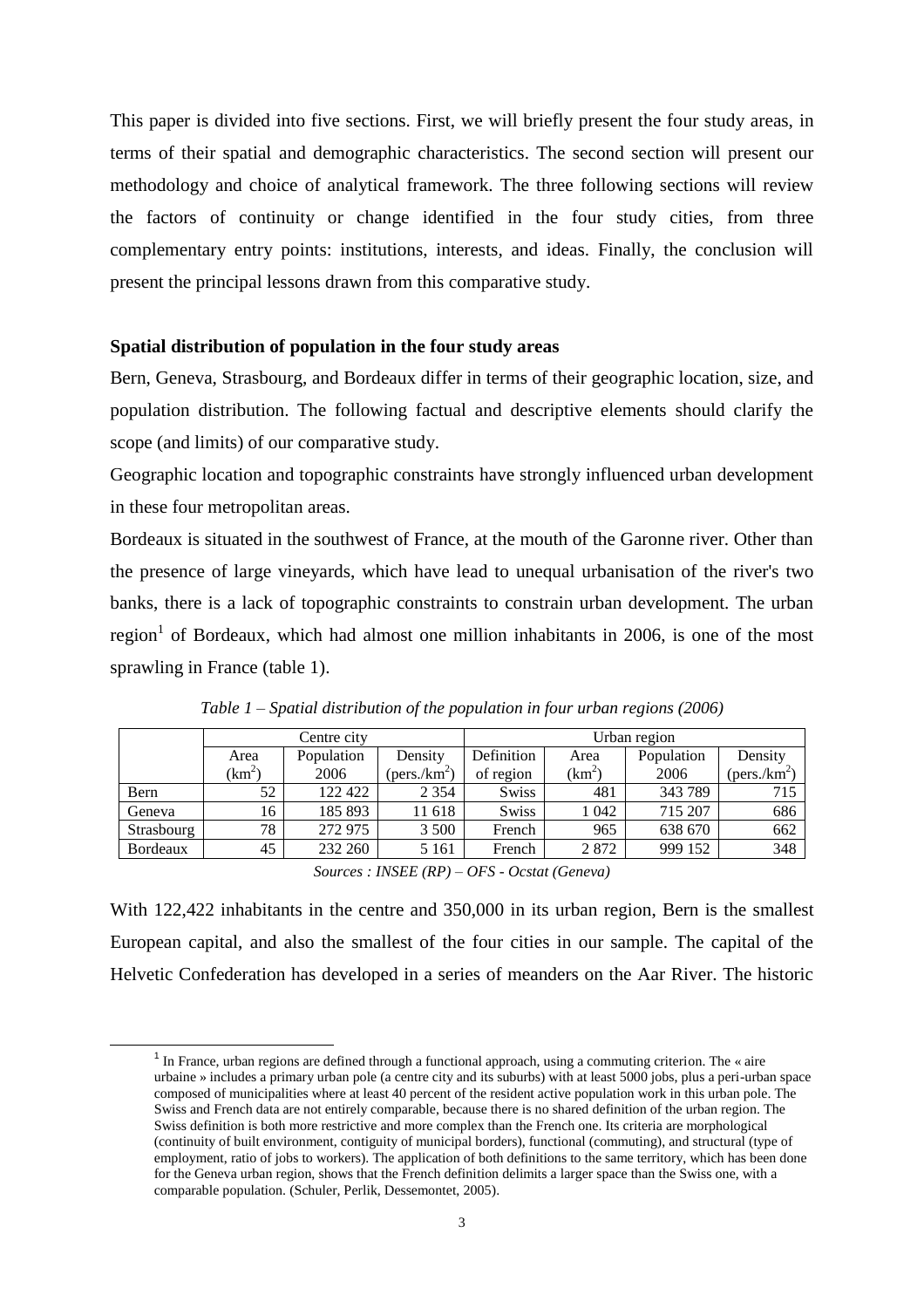centre is entirely contained by one of these loops, and access conditions are thus practically those of a peninsula.

Strasbourg and Geneva are cross-border conurbations with very different topographic contexts.

The Strasbourg conurbation is situated in the plain of Alsace, with urbanisation constraints linked to hydrographic conditions and the existence of ancient military roads. The Strasbourg urban region is much less spread out than that of Bordeaux (965  $km^2$  versus 2,872  $km^2$ ), and has just over 612,000 inhabitants. Peripheral urban development is structured around many small towns and cities, and was contained by the presence of vineyards.

The canton of Geneva's territory is both very small  $(246 \text{ km}^2 \text{ without the lake})$  and almost entirely surrounded by France. This city has developed at the southwest end of Lake Geneva, within a basin surrounded by several mountain ranges, most of which are in France (in the Jura and Haute-Savoie). Using the French definition, the Geneva urban area has a just under 700,000 inhabitants, around 250,000 of whom live in France.

Because of salary and land price differentials between France and Germany (for Strasbourg) and France and Switzerland (for Geneva), national borders have played a very different role in these two cross-border conurbations. Strasbourg essentially exerts its force of attraction within its own country, whereas most of Geneva's periurban development occurred outside the canton of Geneva, on the French side of the border. Because of this, cross-border flows are much more significant in the Geneva region than in Strasbourg-Ortenau. Movements are primarily centrifugal in the first case (from the Strasbourg region outward) and centripetal in the second (from France or the canton of Vaud toward Geneva).

#### **Method: choice of analytic framework**

Switzerland is one of the European countries which, in a few urban areas over the last thirty years or so, have practiced action strategies coordinating transportation and urban planning. In Basel, Bern, and Zurich, these policies seek to reduce urban automobile use by increasing public transport supply while structuring urban development around this supply and limiting car access to the city centre. The example of major urban areas in German-speaking Switzerland has been widely publicized in the media as a "best practice" by European urban transport professionals. This situation has encouraged the export of expertise and measures inspired by the Swiss model: numerous major cities and French, German, and Italian urban regions refer to it (for example, Grenoble, Strasbourg, and Orléans in France), relying on Swiss engineering and planning firms to apply these principles locally. However, these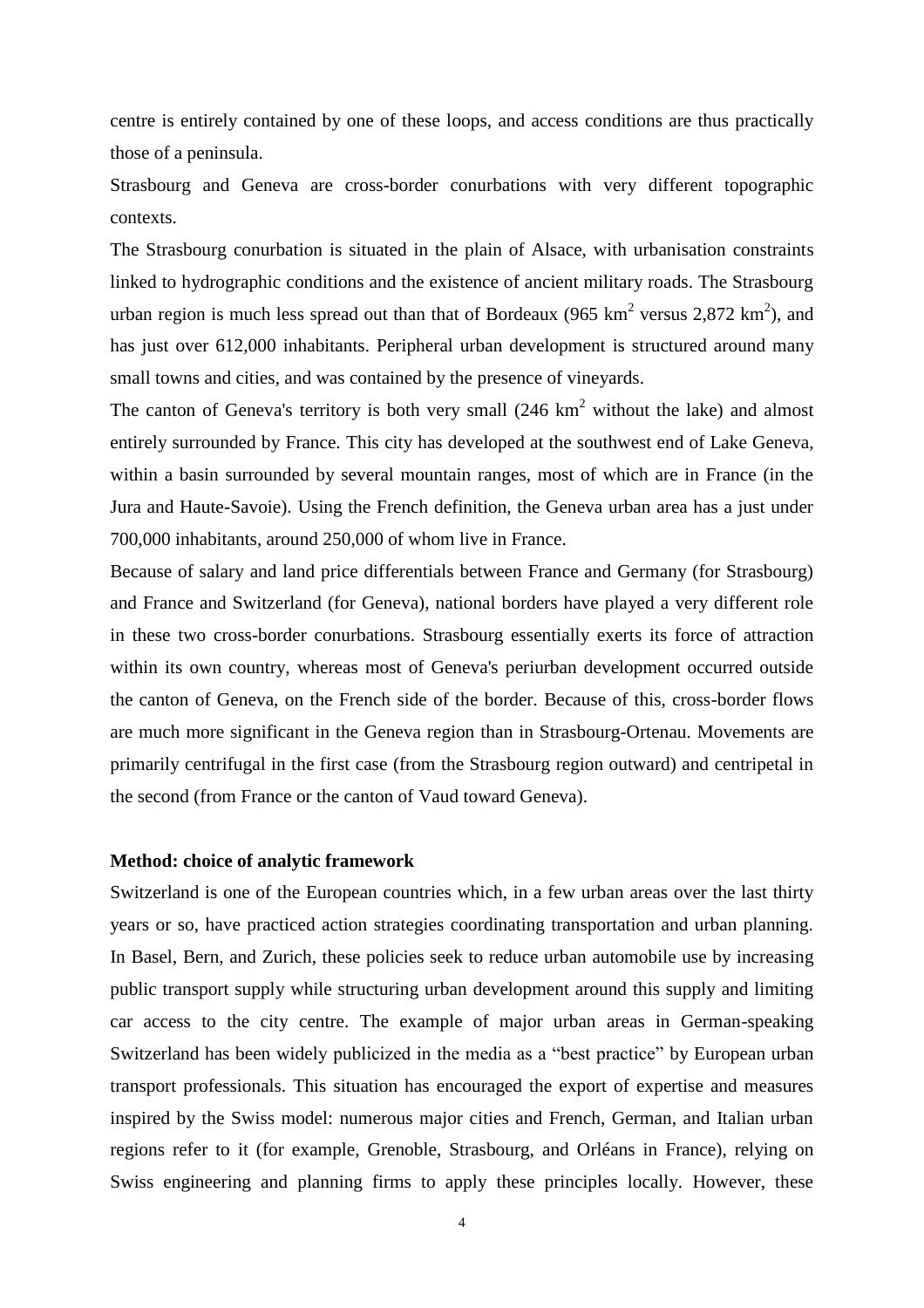exports have often ended in failure, as not enough attention was paid to local differences in political opportunities and structures. It is also noteworthy that this model has not yet been successfully exported to other Swiss cities such as Geneva and Lausanne, for similar reasons. Rather than addressing the question of transferability, which would require us to refer to normative models of urban planning and transport coherence, we have chosen to focus on public policy change. In each of the study sites, we identify the conditions that either prohibit or encourage change by altering how problems are formulated or how these two sectors of public action are coordinated. To do so, we have reconstituted these four cities' urban planning and transport policy *trajectories* over the last forty years. By trajectory, we mean the path taken through changes in these sectors' issues and orientations, organizational mechanisms, procedures, and regulatory instruments, as well as the principle means employed at different spatial scales (from the centre city to the entire urban region.)

Recent work in the field of political science has underscored the importance of analyzing public policy changes over the long term. According to Fontaine and Hassenteufel (2002), this historic distance allows us to better describe changes by bringing out the inertial and continuity factors characteristic of public action processes, as well as interaction between the different decisional echelons, notably the local and national scales. This temporal perspective of analysis appears to be particularly appropriate for our problem, as the transport and urban planning coordination problem has persisted throughout the entire period, while referring to objectives and means of action that *a priori* (*i.e.* if we judge by the legal texts and administrative circulars which define them) have changed profoundly.

We have opted for the analytical framework referred to as the "three I's", which allows us to combine three complementary classic entry points for the analysis of public policies: Ideas, Institutions, and Interests, which are often approached independently of one another (Palier and Surel, 2005). *Ideas* refers to the intellectual dimension of public action: the values, beliefs, and norms which influence the formulation of problems and the choice of political solutions. *Institutional logic* refers to the manner in which formal action frameworks (laws, institutional organization, and procedures) influence the individual decisions. We attempt to identify the cumulative effects of these mechanisms and decisions. Finally, *Interests* refers to the strategic dimension of public action, that is to say, the manner in which actors formulate their objectives and their demands, negotiating representation and putting strategies into place to defend them. These three dimensions were first applied successively to the four study sites with no *a priori* hierarchy. Reconstructing the different phases of their urban trajectories then allowed us to show the dominant role of factors belonging to one or several of these three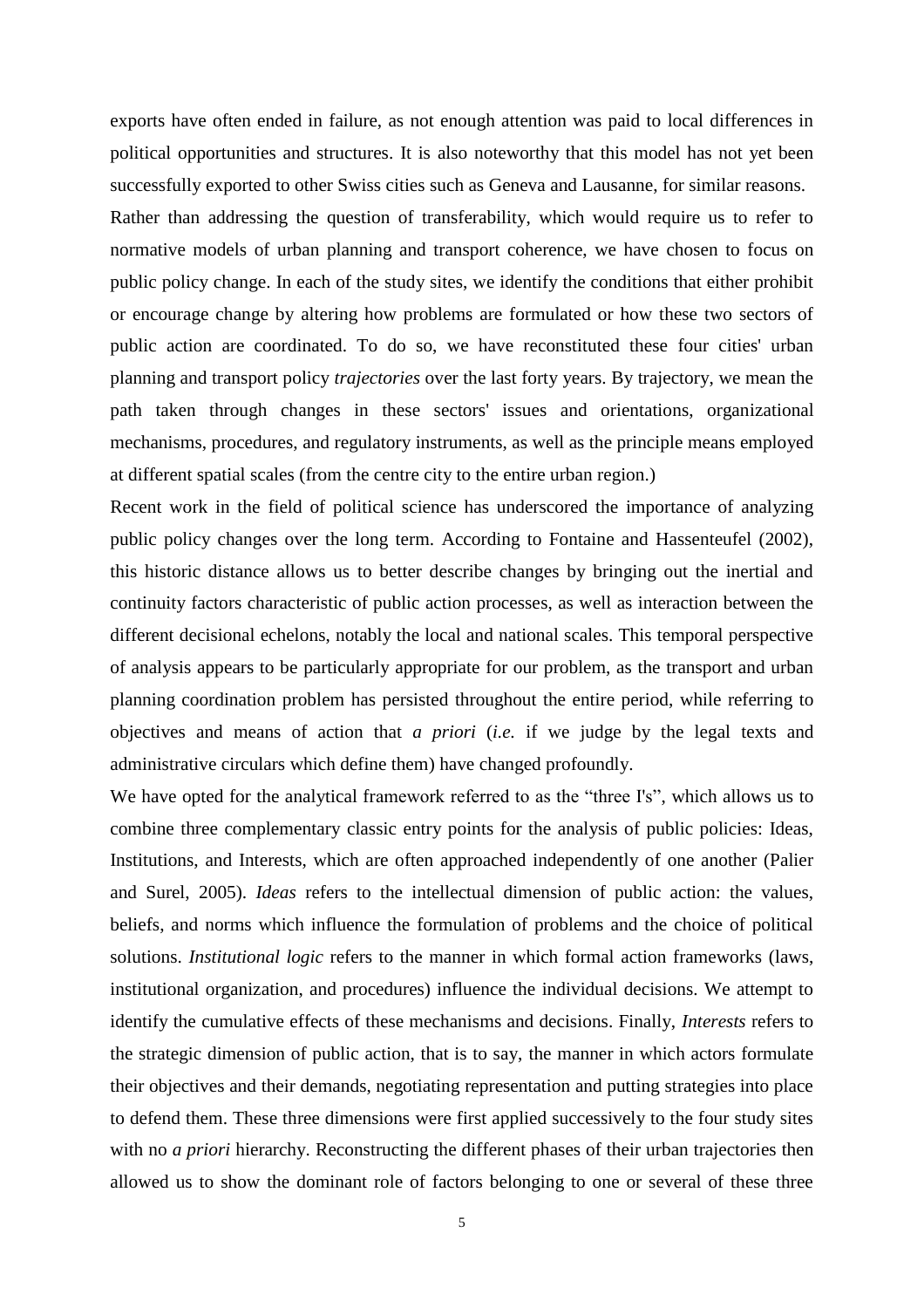dimensions over each period. In this paper, we will concentrate on these local dynamics, which served as a basis for our comparative analysis.

#### **Ideologies and local traditions in the relationship between the city and transportation**

At first glance, these four urban areas' trajectories reveal coherent changes in the ideas, values, and norms underlying the logic of local urbanism and transport actions. In the movement from the automobile city toward the sustainable city, similarities in the arguments justifying the foundations of public intervention attest to the strength of certain general doctrines, which have spread widely through international professional circles. Nonetheless, a more in-depth analysis reveals a certain number of ideological differences between France and Switzerland, which have more or less pronounced effects at the local scale.

#### *Visions of urbanity and territorial development*

Urban planning and development policies in Switzerland and France refer to visions of the urban phenomenon that were initially quite divergent.

In Switzerland, the beginnings of urban planning were at first influenced by anti-urban ideologies, associated as much with moral considerations ("the city is bad for mankind") as a rejection of the political domination of the countryside by cities (Salomon Cavin, 2005). This reserved attitude of the Swiss Confederation toward the urban phenomenon can be interpreted, on the political front, as a result of federalist organization founded on the strict respect of cantonal autonomy. On the ideological side, we also find a clear influence from the ruralist doctrines characteristic of the first half of the 20th century (Walter, 1994) in the roots of planning policies. A federal law on the protection of agriculture was created in 1952. It refers to the principle of agricultural self-sufficiency, and helped agriculture take its place as a privileged sector of the economy after 1940. Up until very recently, neither planning policy nor regional policies supporting struggling territories took urban areas into account.

The rarity of land and the protection of agricultural spaces solidly imposed themselves as organizing principles in the domain of territorial development and planning, notably in the most confined spaces, like that of the canton of Geneva. The first cantonal master plans sought to densify urbanization within a central zone delimited by an agricultural green belt, which has been strictly protected since 1952. The effects of this protectionism on the coordination of urban planning and transport vary according to the time or urban area considered. Within the limited and densely populated territory of the Geneva canton, the accent was placed on the development of an intensive public transport network, and by 1925,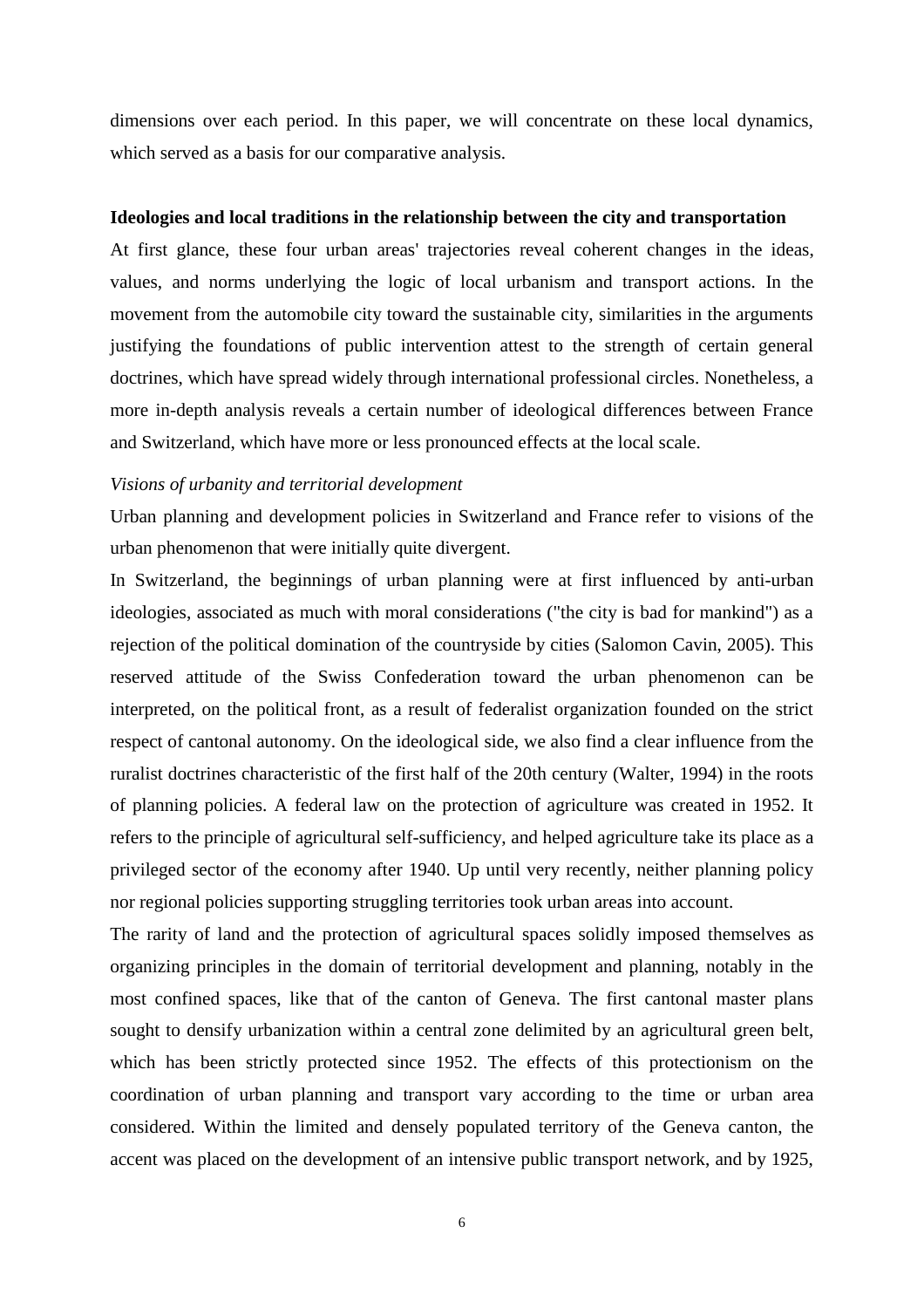the canton of Geneva thus possessed one of the densest tramway networks in Europe. Almost entirely dismantled in the 1950s to make space for the automobile, it has been replaced by a network of busses, trolleys and motor coaches that is equally effective. However, this strategy of densification and short-distance service was not accompanied by restrictions on car use as it was in Bern. On one hand, there exists an old but living tradition automobile use in Geneva, as evidenced by the physiognomy of the city and the polemics which even today enter into debates on the place of the car in the city. On the other hand, interurban accessibility to this internationally prominent financial centre is essentially provided by the road and motorway network rather than rail connections, which have long been judged unnecessary to the canton's functioning. Nevertheless, increases in cross-border travel over the last two decades tend to challenge this original "dense automobile city" model, as much of Geneva's periphery lies outside the canton in France.

In France, urban questions are an essential part of the national territorial development policy, which was put in place in the 1960s. Here the major issue was not limited available land, but rather the balance between major urban areas and the redistribution of economic growth. This vision is based on both Malthusian principles concerning the growth of the Parisian region and the desire to support the development and equipment of major towns outside the capital. The urban planning and development schemes (SDAU) of the 1970s and the "new towns", which were intended to polarize peripheral urban development, employed a very hierarchical approach to urban structure. Urban planning was also dominated by a functionalist approach, relying on zoning and the principle of hierarchy in traffic flows.

In urban planning practices in Strasbourg and Bordeaux, we see both the influence of these national planning doctrines and nuances in their local implementation. During the 1960s and 70s, planning documents and decisions regarding transport infrastructure in the Strasbourg area reveal two opposing views on the relationship between the city and transportation. The first, which was based on traffic model and accessibility experiments carried out by transport engineers in cooperation with the Transport Ministry, evaluated the need for transportation (primarily road) infrastructure based on projected urban growth. The second, developed within the planning services of the city of Strasbourg, is coherent with local urban history and its German heritage. It refers to a culturalist vision of planning which is particularly attached to the defence of architectural heritage and a clear distinction between urban and rural environments.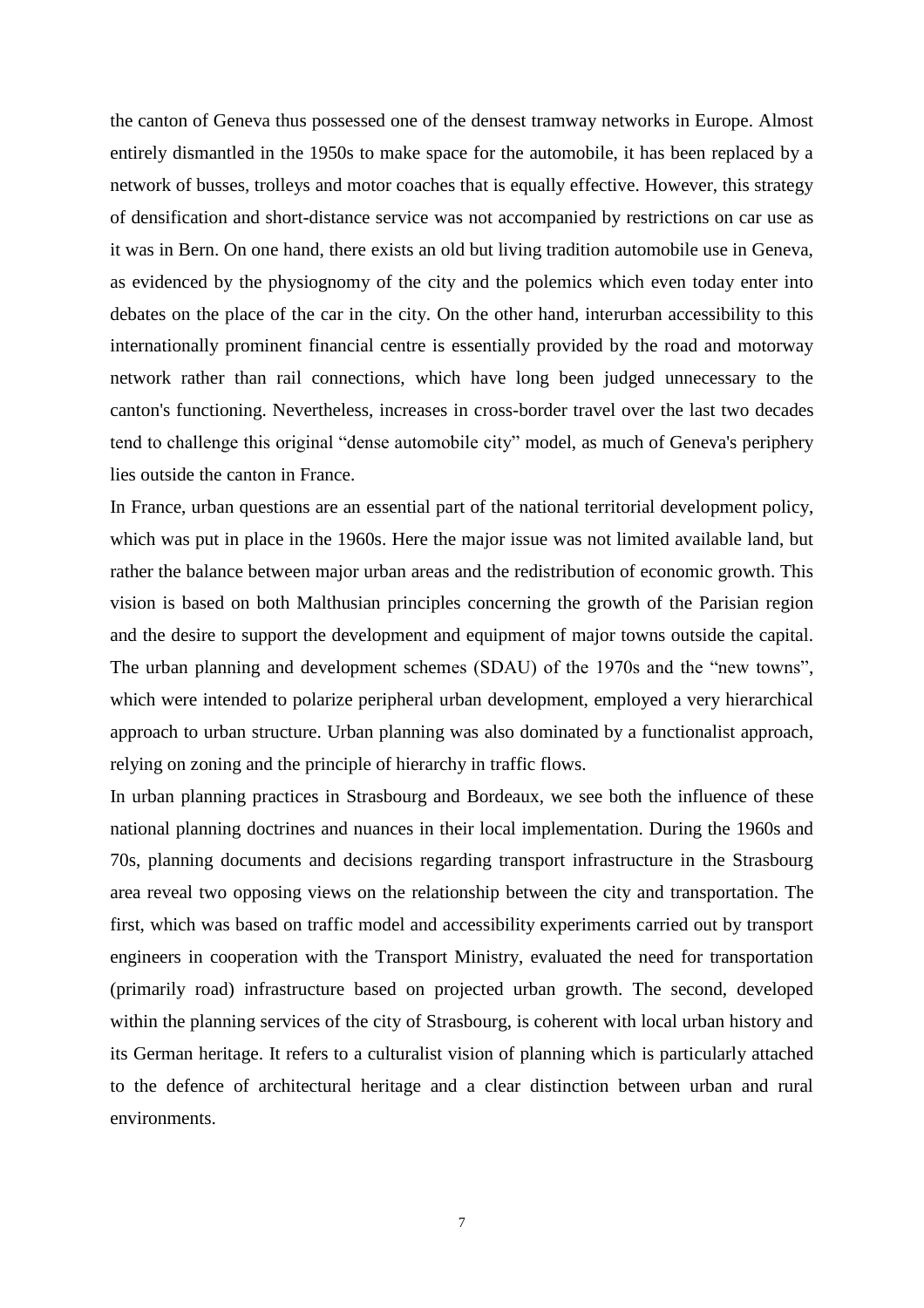#### *The ambiguous role of ecology*

The idea that the success of transport/urbanism coordination strategies can be explained by the strong ecological sensibility of the Swiss is fairly common. However, an analysis of our four urban areas' trajectories requires us to nuance this argument.

In Switzerland, environmental awareness as a global approach emerged on the national political scene at the beginning of the 1980s, in the context of "acid rain" episodes that were widely covered by the media, provoking a special session of the Helvetic Confederation's parliament. This preoccupation takes root in an existing tradition of landscape conservation born out of the confrontation between the two (aesthetic and economic) functions of nature, and a desire to identify the homeland with the alpine landscape (Walter, 2005). In the transportation and urban planning, this turn in environment policies are twofold. First, the reduction of pollution appears among the objectives of the extension and modernization project for railway infrastructure, RAIL 2000, which sought to develop a supply of intermodal and well-connected public transport. Second, the federal environment protection law (LPE) of 1983 is accompanied with the definition of noise and pollution norms, which limited urban development in zones exceeding certain thresholds.

In France, environmental protection was taken into account much later by the urban and transport planning fields, at least on the national scale. The text of the 1996 law on "air and the rational use of energy" addresses environmental concerns almost exclusively through modal shift from the car toward public transport, walking, and the bicycle. Openness to environmental problems varied from one place to another, but was rarely focussed on urban and travel questions. In the 1970s in Strasbourg, the strongest movements addressed national or regional issues such as nuclear power and industrial development along the Rhine in the greater Strasbourg region. In Bordeaux, it was not until the conflict surrounding the VAL automated metro project in the 1980s that ecologists turned toward transportation and took an active part in debates. Nevertheless, the battle was less about modal shift or urban structure issues than financial costs. With the creation of a Green Plan for Strasbourg in 1974, which sought to improve a system of green spaces within the urban area, ecology advanced into the field of urban planning in a way that was original (this process had no equivalent in France at the time) but restricted. The relative disconnect between urban and ecological issues limited public intervention to a few isolated cases geographically targeted on centre cities, which were subject to the most important degradation.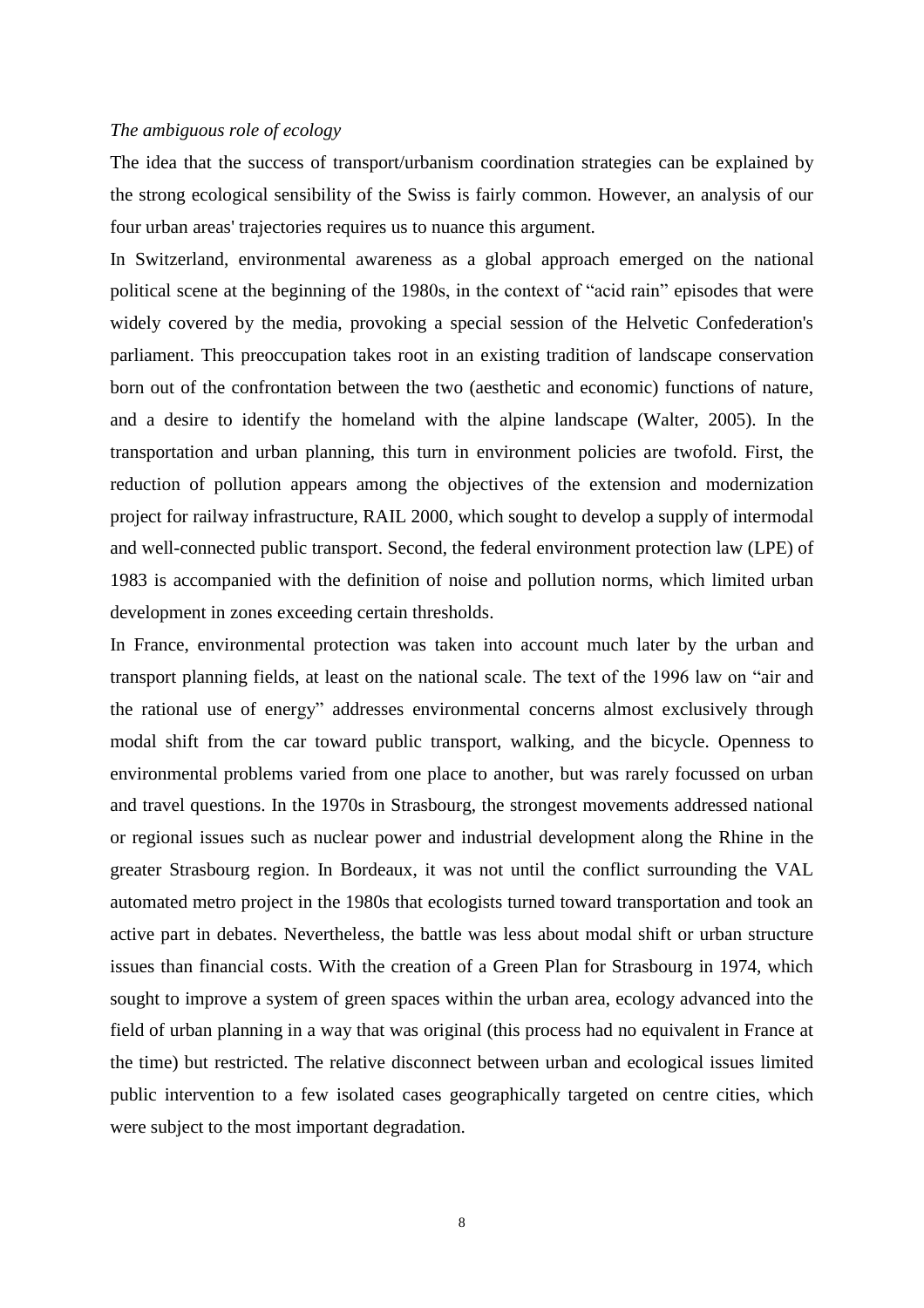Though the weight of environmental questions in the promotion of alternative modes to the private car seems indisputable, its role in the implementation of urban planning-transport coordination policies seems more ambiguous. An analysis of the urban travel plans (PDU) required by the Air Law in France has already pointed out how weak local interpretations of the new public action referential, *i.e.* urban air quality and the rational use of energy, can be (Offner, 2003). This lack of coordination is likely due in part to the important role played by zones (agricultural or natural zones, risk zones) in classic environmental protection policy, which is somewhat incompatible with reticular (*i.e.* network-oriented) urban planning. For example, applying noise and pollution standards to construction in Swiss urban areas often meant paradoxically locating noisy or polluting industrial activities far from residential zones. In order to avoid this sort of effect, the Bern canton recently created a "travel weighting" criterion, which takes the traffic generated by new industry into account for location choice.

#### **Coordination and institutional frameworks: between flexibility and inertia**

The role of ideas in the change of transportation and urban planning strategies is limited by existing institutional framework, which organizes and constraints decision process.

The creation of integrated authorities, acting within a jurisdiction considered "pertinent" for problems regarding the development, organization, and attractiveness of major urban areas is often presented as an essential prerequisite for coordinated urban policy. We have found the comparison of Switzerland (a federal state) and France (a nation-state that has progressively decentralized power) to be particularly useful in testing such an assertion. Here we present two specific results of this comparison.

# *The existence of an integrated transport and urban planning authority is not sufficient to set coordinated policies into action*

This observation principally concerns the two French urban areas, Strasbourg and Bordeaux, which were given the status of Urban Communities (*communautés urbaines*) by the State at the end of the 1960s. Despite the resultant cooperative, integrated inter-municipal structures, there has been no real coordination of transport and urban planning policies at a regional scale. The municipalities retained most decisional power in urban planning, while the regional institution served to develop urban transportation services and manage a certain number of major roadways. Parking and local roadway maintenance are generally municipal responsibilities. This geographic and technical separation of responsibility has been strengthened by local elected officials' resistance to the creation of cooperative structures,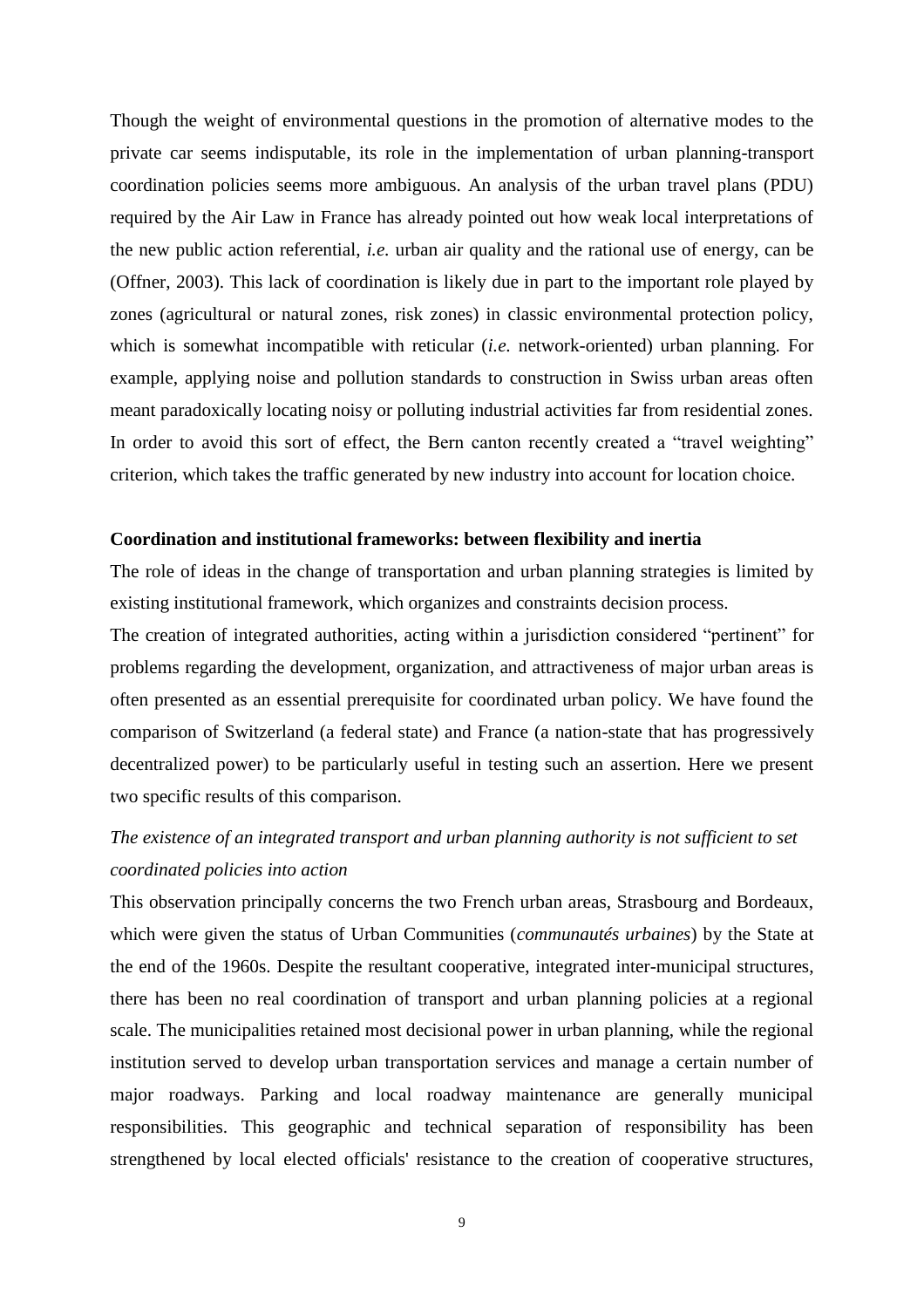which were imposed by the State. In both cases, a political pact founded on the principle of non-interference by the Urban Community in municipal affairs has managed to neutralize any requirements for cooperation. This kind of consensual operation yields an absence of planning priorities at the regional scale.

In Strasbourg in particular, the defence of municipal prerogatives was for a long time reinforced by a desire to maintain an exceptional construction law regime inherited from German law, in which the Mayor of the centre city has quasi-monarchic power. Pierre Pfimlin, president of the Urban Community and mayor of Strasbourg until 1983, was strictly opposed to the replacement of these unique municipal construction laws by common law. Strasbourg's land use plan (POS) procedure was launched immediately after the approval of the master plan in 1973, but took nearly twenty years to complete. The process was hijacked in various ways, even leading to convictions in the administrative courts. At the beginning of the 1990s a municipal team led by Catherine Trautmann re-launched planning procedures and finally secured rapid approval of the POS, without which it would have been impossible to construct the new tramway. Despite this step toward coordination, the Urban Community, though legally responsible for elaborating a collective Local Urban Plan, continues to delegate this task to the 27 member municipalities. Though the tramway is indeed an intermunicipal project intended to improve accessibility for the entire Strasbourg region, it is not connected to a shared urban development project at the overall Urban Community scale.

In the case of Geneva, segmentation of responsibilities is also quite visible, but unlike the two French study areas, this fragmentation is less geographic than technical. In fact, the canton of Geneva is one off the Swiss cantons where municipal autonomy is the weakest, and municipal influence on urban planning and transportation is quite limited. Because of its limited territory, the cantonal institution got involved very early in the field of territorial development, concentrating all planning and transportation functions at its level. Several master plans have been created since the 1950s, even before the Helvetic Confederation made this a legal obligation in its 1979 law on territorial development (LAT). Despite this technical and geographic integration, procedures and projects were increasingly sectorialized over the course of the 1980s, particularly in the transportation field. A revival of traffic and modal shift policy in the canton of Geneva at the beginning of the 1990s (*Circulation 2000*) made no reference to urban planning problems. From this time forward, transportation and land use plans, which were previously both part of the cantonal master plan, were created separately (Kaufmann, Säger, Ferrari and Joye, 2003).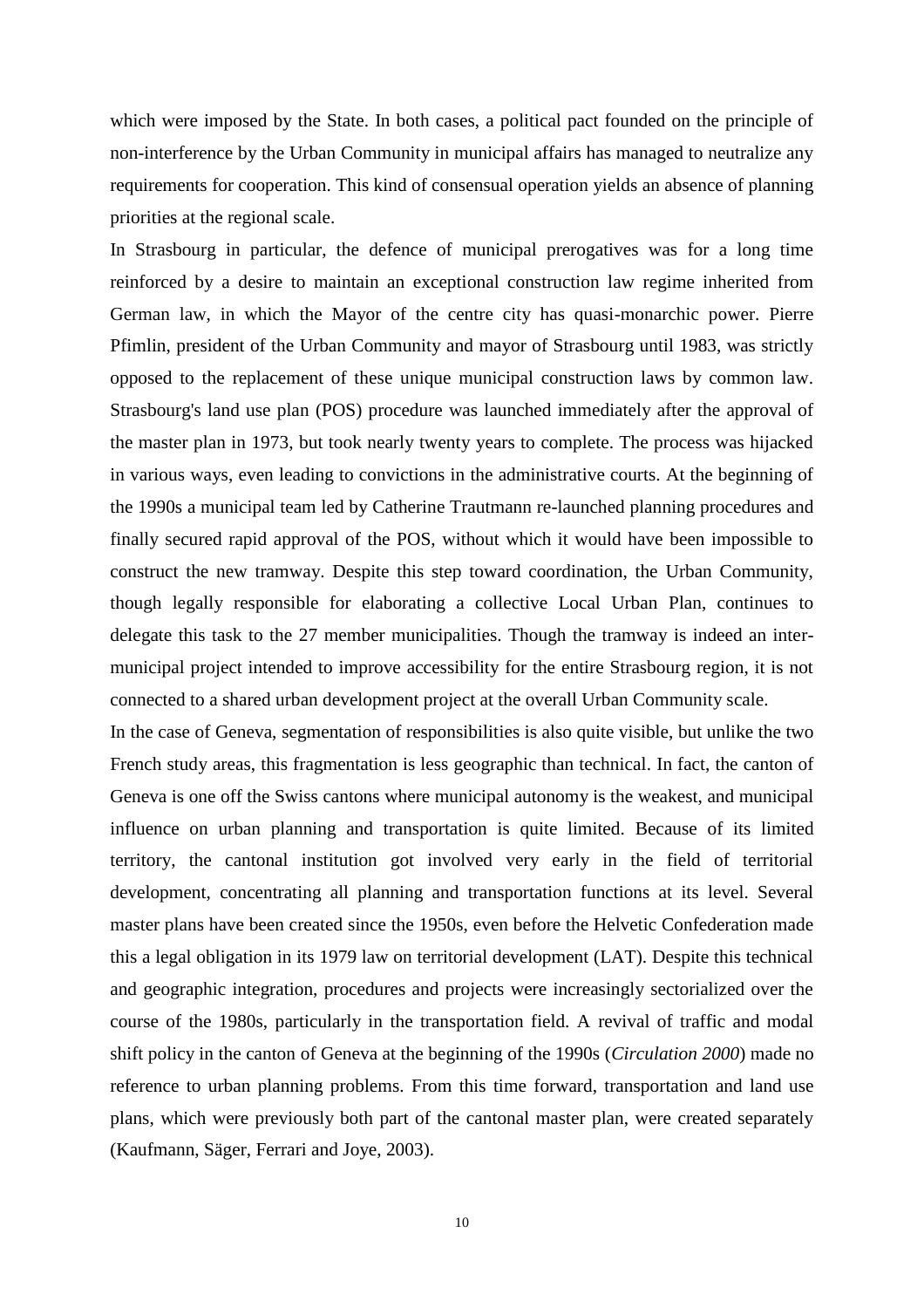## *Coordinated transport and urban planning policy can emerge in the absence of integrated regional-scale institutions*

As in most other Swiss cantons, municipal autonomy is more pronounced in the canton of Bern than in that of Geneva: municipalities are responsible for territorial development, as well as the organization of urban transport and parking. The canton of Bern is also unique in that it includes several development regions, which emerged in the 1970s as communal associations involving almost every municipality in the canton. The Bern urban region association of municipalities, which adopted the name Verein Region Bern (VRB) in 1991, saw its prerogatives progressively extended over this period. Nevertheless, institutional reform giving the association greater power to address regional development problems was not begun until the 1990s, without changing the principles of free association and municipal autonomy. Any attempts to do otherwise were immediately met with strong opposition from citizens and elected officials. At the same time, following the 1993 law on public transport, the canton of Bern launched regional transport conferences in order to improve public transport supply coherence at different scales, and encourage coordination between public and private transport. The Bern Transport Conference (RVK4) was created in 1994 and includes 89 municipalities.

Integrative institutional reform thus appeared after coordination, which emerged in the 1980s in both planning practices (at the regional and cantonal scales) and the outlining of projects. In Bern, the progressive institutionalization of land use-transport coordination was the result of a compromise between the effectiveness of structures and the defence of local democracy. In fact, any increase in regional power was systematically checked by the introduction of citizen participation rights and the retention of municipal independence.

#### **Conflict, negotiations, and compromises around the city-transport connection**

Seen from the perspective of individual and institutional strategies, the coordination of urban planning and transport involves tensions, misalignments, and conflicts of interest that characterize the coexistence and joint development of transport networks, travel flows, and urbanization. From this perspective, we see coordination as local actors' attempts or strategies to regulate these mismatches, tensions, and conflicts.

Beginning with the classic opposition between two visions of urban production, that which privileges centrality (the *areolar* approach) and that which accentuates the development of networks (the *reticular* approach), we first seek to identify which kind of interests refer to each of these conceptions, and to understand their role in the evolving relationship between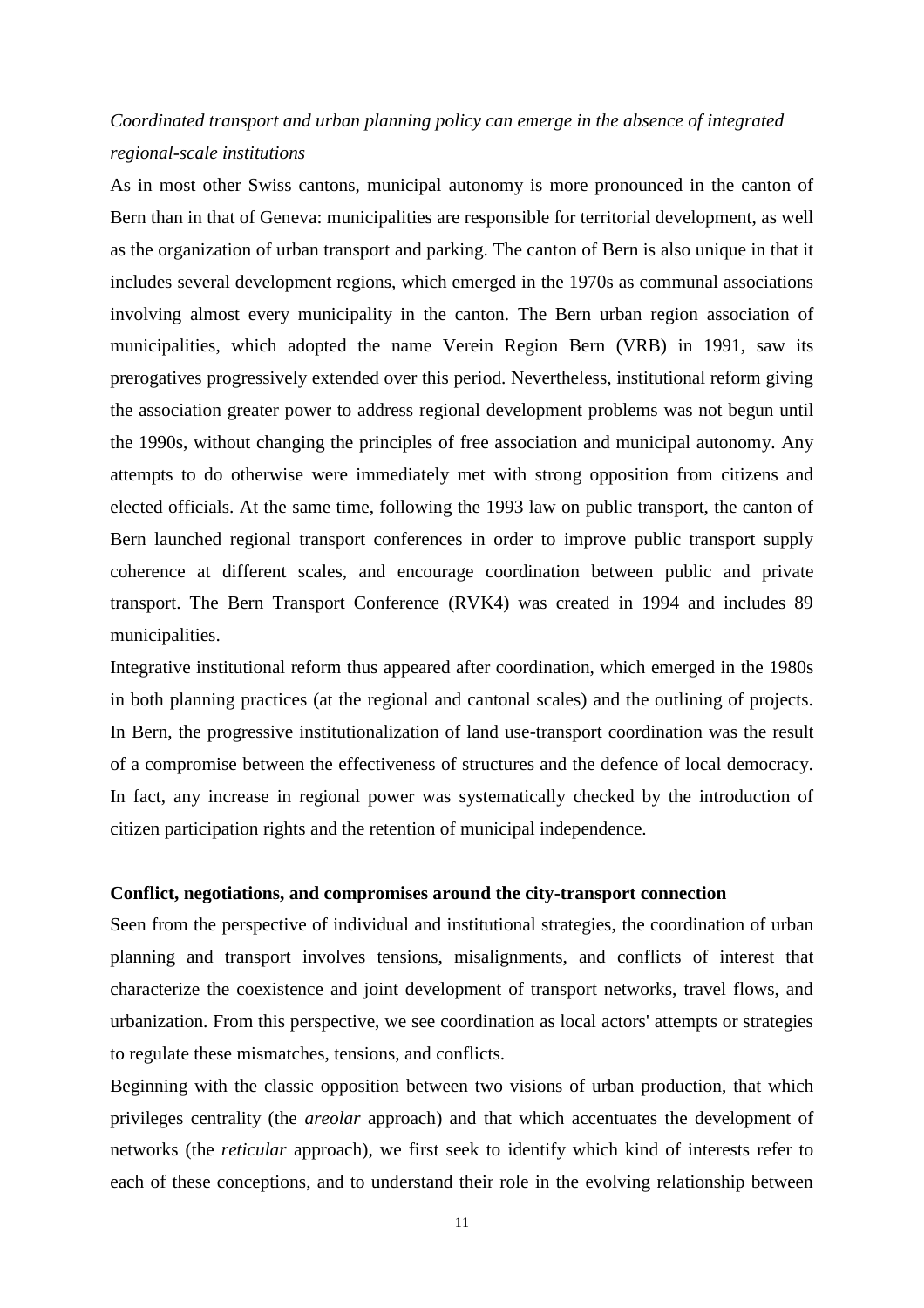the city and transport. Next we will question the weight that economic reasoning carries in the process of land use and transport policy coordination, from the example of the cross-border territories.

#### *Networks vs. territories?*

The development of networks and the diversification of mobility brought politicaladministrative boundaries into question, threatening to dispossess political powers whose legitimacy was built on a delimited territory (Offner, 2000). How then was coordination established between urban planning, whose approach remained fundamentally forged by the *areolar* vision of territories, *i.e.* that defined by zones and borders, and transport planning, which refers to the *reticular* approach in which networks and flows constitute the urban?

In questioning the importance of an approach "which relegates networks to the subaltern function of circulatory technology" within the field of urban planning, Gabriel Dupuy (1991) returns to the emergence of urban planning practices at the end of the 19th century, when urbanists' desire for reform ran up against opposition from landed property owners, who were careful to preserve as much of their land rent as possible (Gaudin, 1989). In this context, zoning gradually appeared as a means to justify public action and clarify the rules for landowners. Expropriation through zones allowed both real estate prices and housing densities to be controlled. In other words, the areolar and reticular points of view correspond to somewhat antagonistic interests which, in different periods and under different degrees of tension and discord, resulted in either the reinforcement of border logic or the networking of territorial interests.

Two of our case studies show the importance of conflicts between these two perspectives in the production of urban planning practices. These conflicts of interest affect both how problems are formulated and how concrete solutions are implemented, for both integrated technical solutions and cooperative practices.

For example, the 1975 plan to create a pedestrian-only area and a tramway in the centre of Strasbourg was the result of a compromise between the political vision of the municipal administration, which was motivated by the defence of architectural heritage and the reconquest of central public space, and the objectives of national technical authorities, which were expressed in terms of road accessibility improvement. Despite the fact that this project was postponed for political and economic reasons (poor acceptance of the tramway, a temporary reduction in State transport subsidies, and the business owners' hostility toward eliminating automobile traffic from the centre), it was a major step forward in the local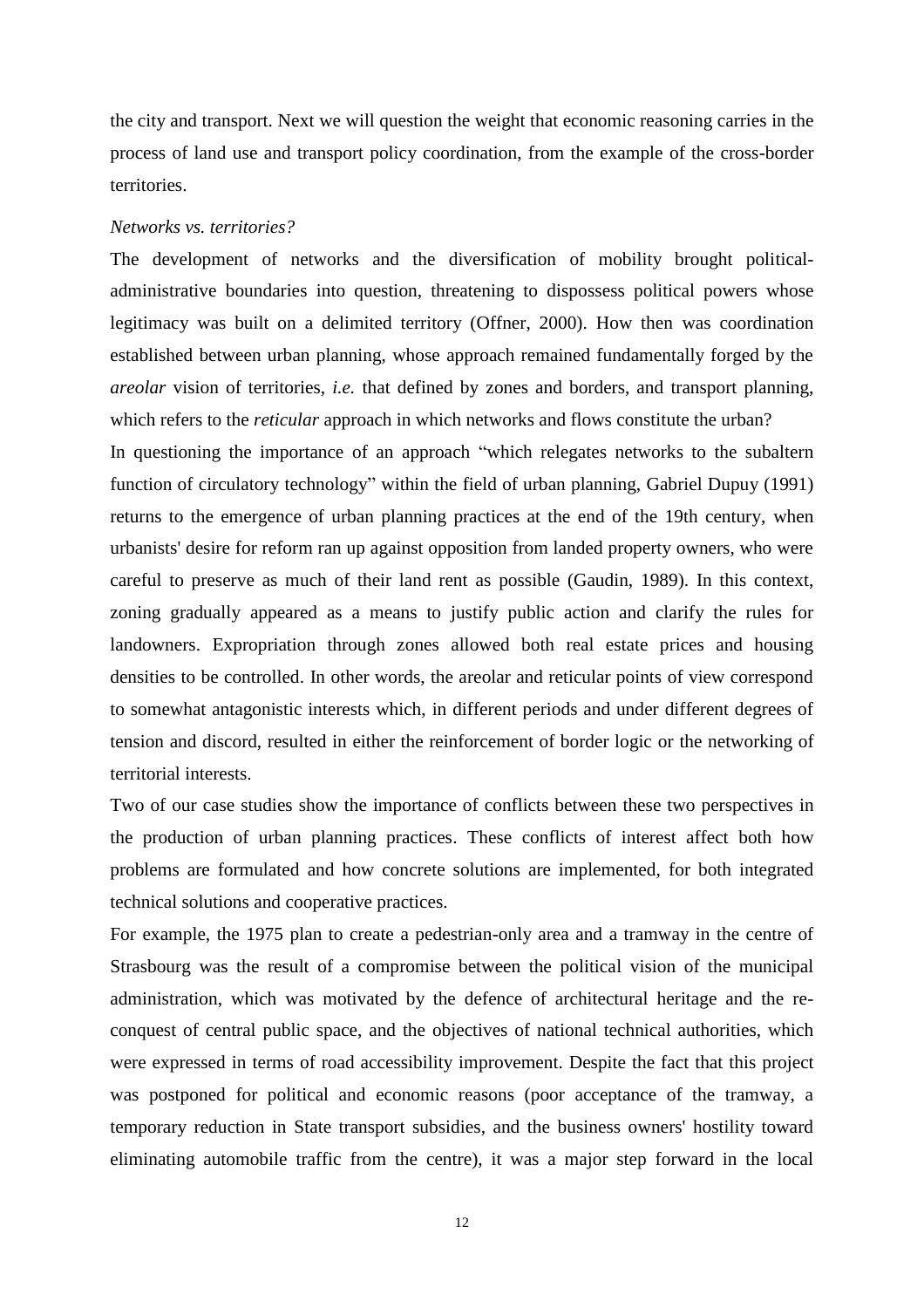consideration of urban planning and transport interaction. At the beginning of the 1990s, the tramway project was re-launched using almost exactly the same right of way that was defined at the beginning of the 1980s.

Urban planning and transport coordination strategy in the canton and urban region of Bern is particularly interesting. Everything starts in 1972, after a project of urban motorway has been rejected by "popular voting" (*votation populaire*), in the name of the defence of quality of life. Two places in the city center were closed to car traffic. In the first decade following this decision, the municipality of Bern adapted public transport supply and car traffic regulation to these new access constraints. Facing the increase in car traffic due to urban sprawl, these measures proved insufficient. In a second act, Bern elected officials negotiated with municipalities of the suburbs in order to attenuate the outflow of inhabitants towards the periphery, thereby regulating growth in commuter flows. This is the beginning of coordination between transportation and urban planning at the scale of the VRB. In the third act, at the end of the 1980s, the canton of Bern enters the scene. Considering the lack of building land in areas well served by public transport, the canton initiated the policy of the "poles of economic development" (PDE), which aims at planning and facilitating economic development closed to the nodes of S-Bahn network. Though local actors readily declare that spatial planning and transport have been coordinated for thirty years in Bern, the history of local policies shows that coordination is an ongoing and conflictual process. It seems that the memory of this process has faded with time, aided by simplifications accompanying the spread of the "Bern model" in technical circles. The reconciliation of transport and urban planning objectives was the result of progressive changes in scale, from the centre city to the urban region to the canton.

#### *The economic logic of territorial dialogue : the special case of cross border territories*

History shows that economic reasoning carried significant weight in the development of urban technical networks, whose emergence owes much to private interests and initiative. In fact, these networks first extended their reach wherever "demand was solvent" (Dupuy, 1991). Urban landowners were generally opposed to their extension elsewhere, where these networks might induce new urbanization and create real estate value. This close correlation between network development and urban density explains why networks initially had minimal impact on urban morphology.

The rise of individual motorization in the 1950s spread access to urban road networks and thus accelerated metropolitan areas' changes in scale. Improved travel conditions altered the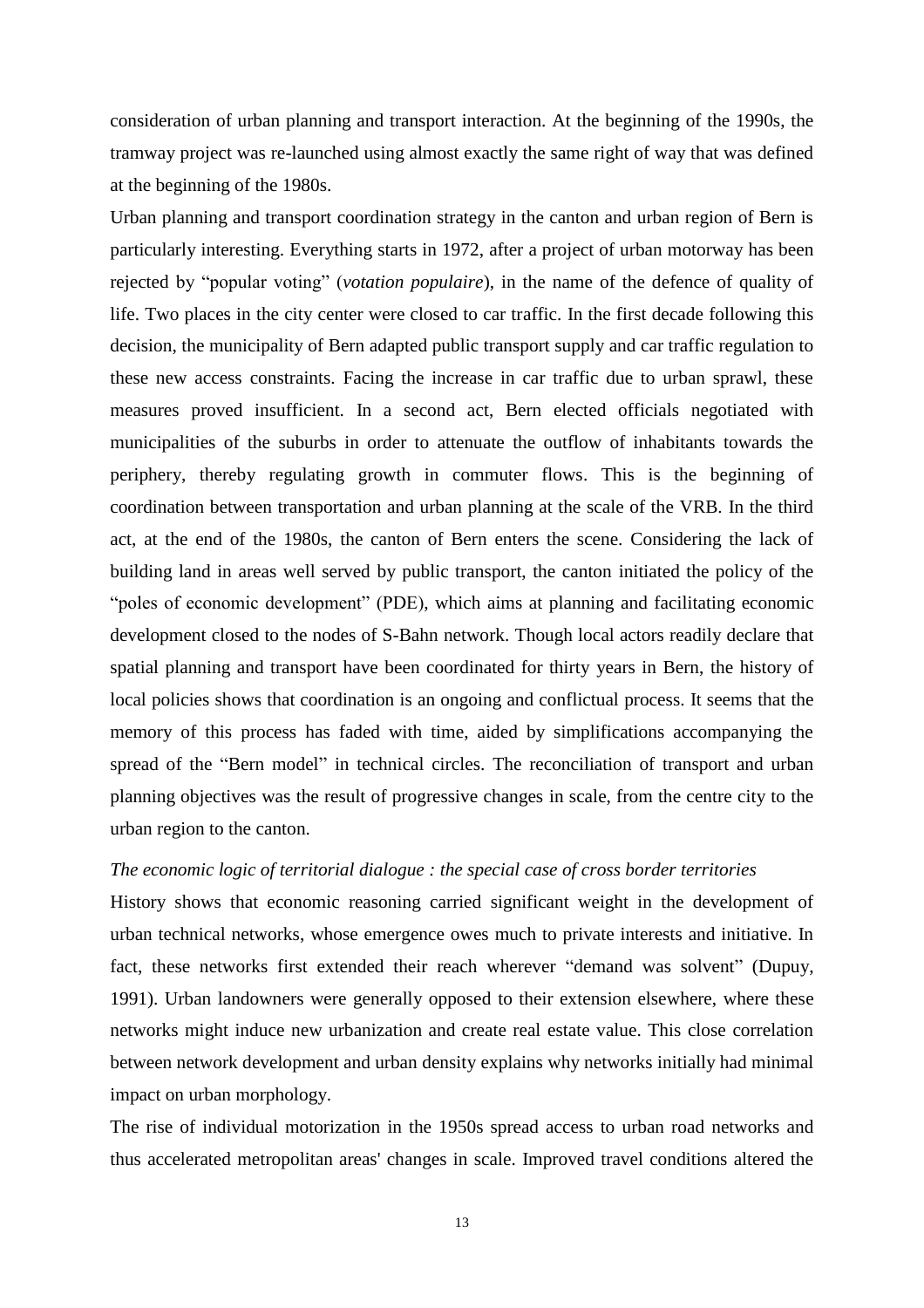trade-offs made by individuals, households, and businesses by greatly increasing their opportunities within urban space, both in terms of real estate and workplace or activity choices. By weakening proximity constraints, increases in speed became an essential factor in the peri-urbanisation of habitat and activities (Wiel, 2002). Depending on context and time period, different lines of economic reasoning either sustained or slowed down the resultant expansion and fragmentation of cities.

The case of urban regions that span borders is unique in that salary, tax, and land price differentials have a direct impact on commuting flows, the formation of interest groups, and the kinds of confrontation that emerge between them.

From the point of view of city-transport coherence, the weight of economic reasoning appears to be relatively weak in the construction of a cross-border cooperation between the Strasbourg urban area and Kreis d'Orteneau, compared to what we observe in the Franco-Swiss case of Geneva. The recent arrival of the TGV high speed train line in Strasbourg reinforces the priority accorded to interurban connection projects: it is at this scale, more than that of the cross-border employment basin, that State subsidy requests are focussed. This follows from rhetoric that emphasizes Strasbourg's position as a "European crossroads", referring to its role as the political capital of the European Union (Ollivier-Trigalo, 2007).

In Geneva, urban spatial and travel questions are quite present in the history of relationships between Swiss and French municipalities. Growing dysfunction in Geneva's transport system oriented cantonal priorities toward the improvement of public transport during the 1980s, and was an integral part of establishing the cross-border scale of the Geneva metropolitan area.

Since the end of the 1980s, the acceleration of urban sprawl has been accompanied by a strong increase in commuting flows between Switzerland and France, and pushed Geneva's access roadways to saturation. The creation of a heavy rail public transport system between Switzerland and France thus became a particularly pressing issue, and was integrated into the project to create a regional express network in the 1990s. A new actor called Transborder Economic and Social Coordination (CEST) intervened on the local scene, and was decisive in initiating Franco-Swiss negotiations on the implementation of cross-border public transit service. This organization, which sought to encourage concertation between labour unions on either side of the national border, defended the specific interests of cross-border workers according to a reticular logic, attempting to lessen the hermetic character of national borders. Despite effective mediation, negotiations between the canton of Geneva and the municipalities of the Annemasse urban area stalled when both parties refused to finance the line. In 1992, Switzerland's referendum decision against European Union membership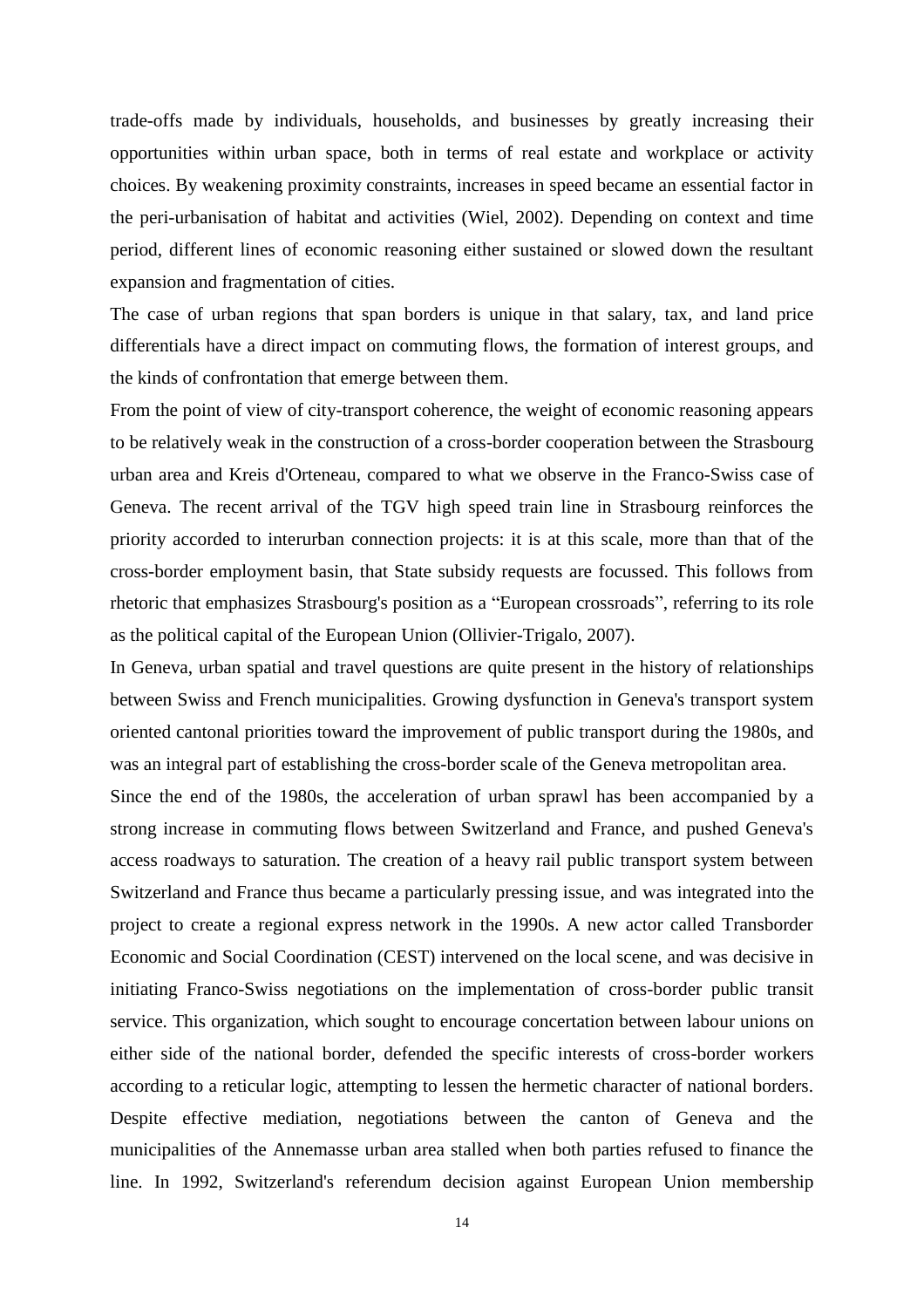accelerated cross-border cooperation. However, it was not until the beginning of the 2000s that the rail line project between Geneva and Annemasse (CEVA) was re-launched.

We can conclude that strategic territorial planning efforts undertaken over the last ten years probably demonstrate a common desire of Swiss and French authorities to advance crossborder cooperation. The interplay of interests is shifting, and French municipalities are asking that employment opportunities spread to their territory in exchange for contributions to public transport supply improvement. However, the brusqueness with which the canton of Geneva has taken the initiative on the CEVA project does not facilitate negotiations. Discussions involve the Rhône-Alpes Region and the French State rather than the French municipalities, which do not have decisional power over rail services. When faced with French hesitation to participate in financing, the Geneva canton recently threatened to stop contributing to the "Geneva fund"<sup>2</sup>. Thus it seems that the future of CEVA, a spearhead of cross-border development policy, is not entirely sealed.

#### **Conclusion**

 $\overline{a}$ 

Based on this comparative analysis, what can we say about changes in the concepts and methods behind the coordination of local urban planning and transport policy?

On the level of the ideas and values underlying changes in the relationship between the city and transportation, these four case studies show both a convergence of dominant doctrines among urban planning and transport professionals, and the existence of ideological differences on issues of territorial development and transportation, based on different views of the urban phenomenon and different degrees of ecological sensibility. First and foremost, this study underscores the fact that local interpretations of general policies are diverse, and that priorities and action strategies follow local political and cultural traditions. For example, certain metropolitan areas like Geneva anticipated territorial planning and development mechanisms later imposed by the Helvetic Confederation because of particular topographic constraints. In Bern, the beginnings of urban policy change and the first measures restricting car access to the city centre also predate the rise of environmental concerns at the national level. But in the latter case, it appears to be political opposition to an infrastructure project

<sup>&</sup>lt;sup>2</sup> The Geneva Fund was established in the 1970s by negotiations between the French State, the local French municipalities, and the canton of Geneva. French municipalities close to the Swiss border were facing an influx of cross-border workers residing in France, and asked that the canton of Geneva finance public amenities. The Geneva Fund is financed at the rate of 3.5% of the total salary of French crossborder workers. It is managed by a consultative commission including elected officials from Geneva's State Council, as well as representatives of the French national and Swiss federal administrations.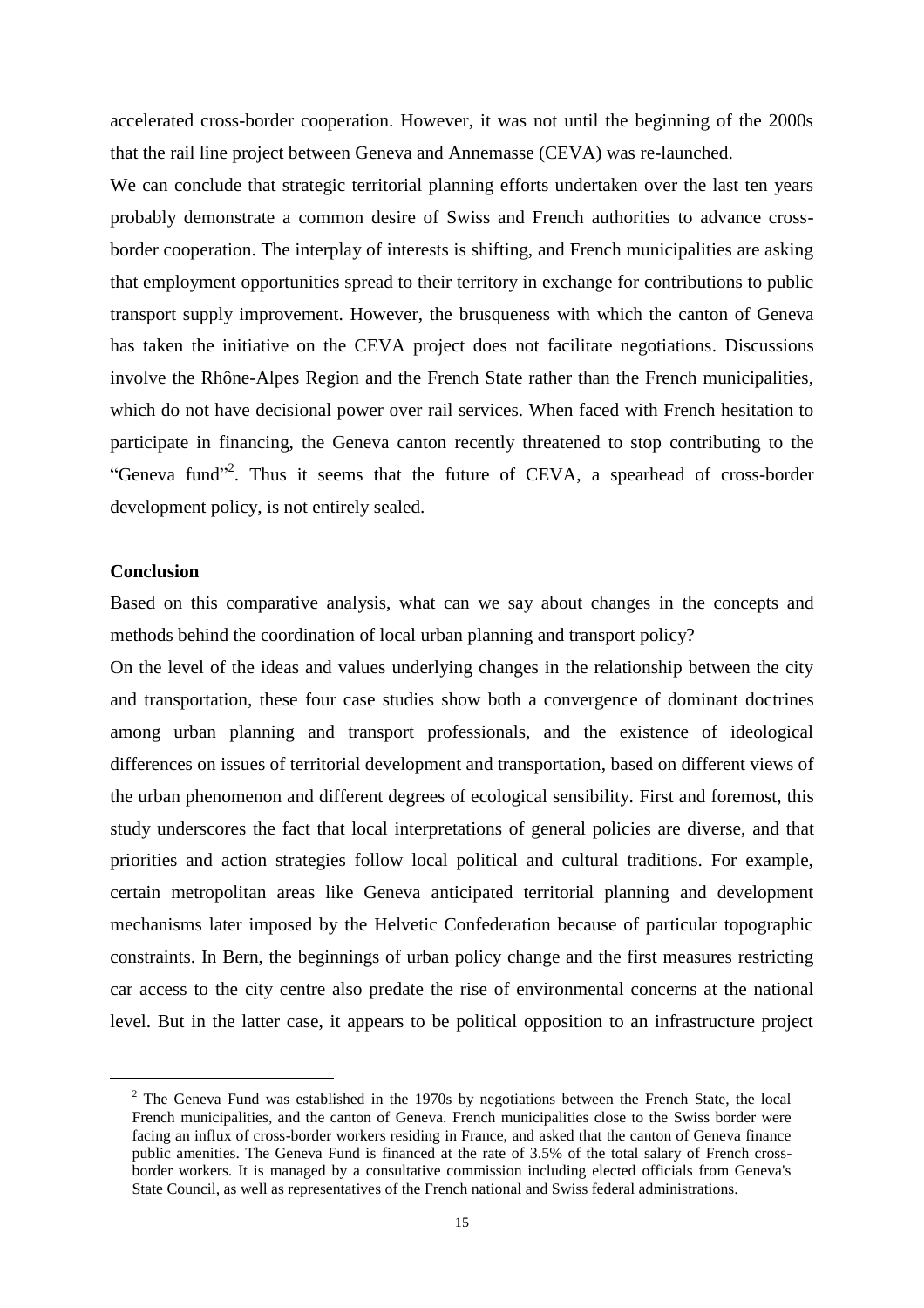that was decisive, with site constraints later confirming the necessity of a rigorous linkage between transport and urban planning policy.

These various observations confirm the notion that a strong interdependence exists between the dimensions of knowledge (ideas) and power (interests and institutions) in the elaboration and implementation of local policies. According to this hypothesis, which is foundational in cognitive approaches to public policy (Muller, 2000), the manner in which an idea imposes itself in the political domain depends on the concrete conditions under which power is exercised.

Our analysis of urban planning and transport policy coordination methods also yields two different lessons.

First, a look at local policies reveals that practices allying these two sectors are diverse. Coordination takes place where we do not expect it, outside purpose-built frameworks, as suggested by a comparison of local organizational dynamics. Though this observation implies that the weight of institutions as means for political change is relative, it does not deny their influence on the structure of local individual action. The specificity of the observed policies, the manner in which they insert infrastructures in the urban landscape over the long term, the frequent emphasis placed on networks in the governance of urban territories, are all facets of this institutional continuity. However, in the domain of institutional reform, it is less urgent to invent new structures that are "coherent by design" than to reflect on the capacity for change in existing institutions and ways in which they can cooperate.

Second, an examination of actors' capacity for negotiation and compromise reveals that temporal and spatial misalignment is a central issue in the comprehension and management of urban space. Ideals of land use-transport coherence are static, unlike the reality of urban policy, which is characterized by a lack of synchronization between network development and urban growth, constant misalignment between existing infrastructures and their uses, and actions situated within a history (Scherrer, 2004). Transport and urban planning policies are strongly influenced by the weight of past decisions, which can prohibit local strategies from immediately adjusting to strategic changes in direction. Bern's trajectory reminds us that sectorial integration is the result of a long, conflictual process, even if this fact has been forgotten locally. The issues of spatial planning and mobility regulation were a continuous source of political tension, particularly at the moment when the Helvetic Confederation decided to accord more weight to urban problems. Coordination is the result of confrontations between the *areolar* and *reticular* views of urban development, within an adaptive process that follows a constantly moving target.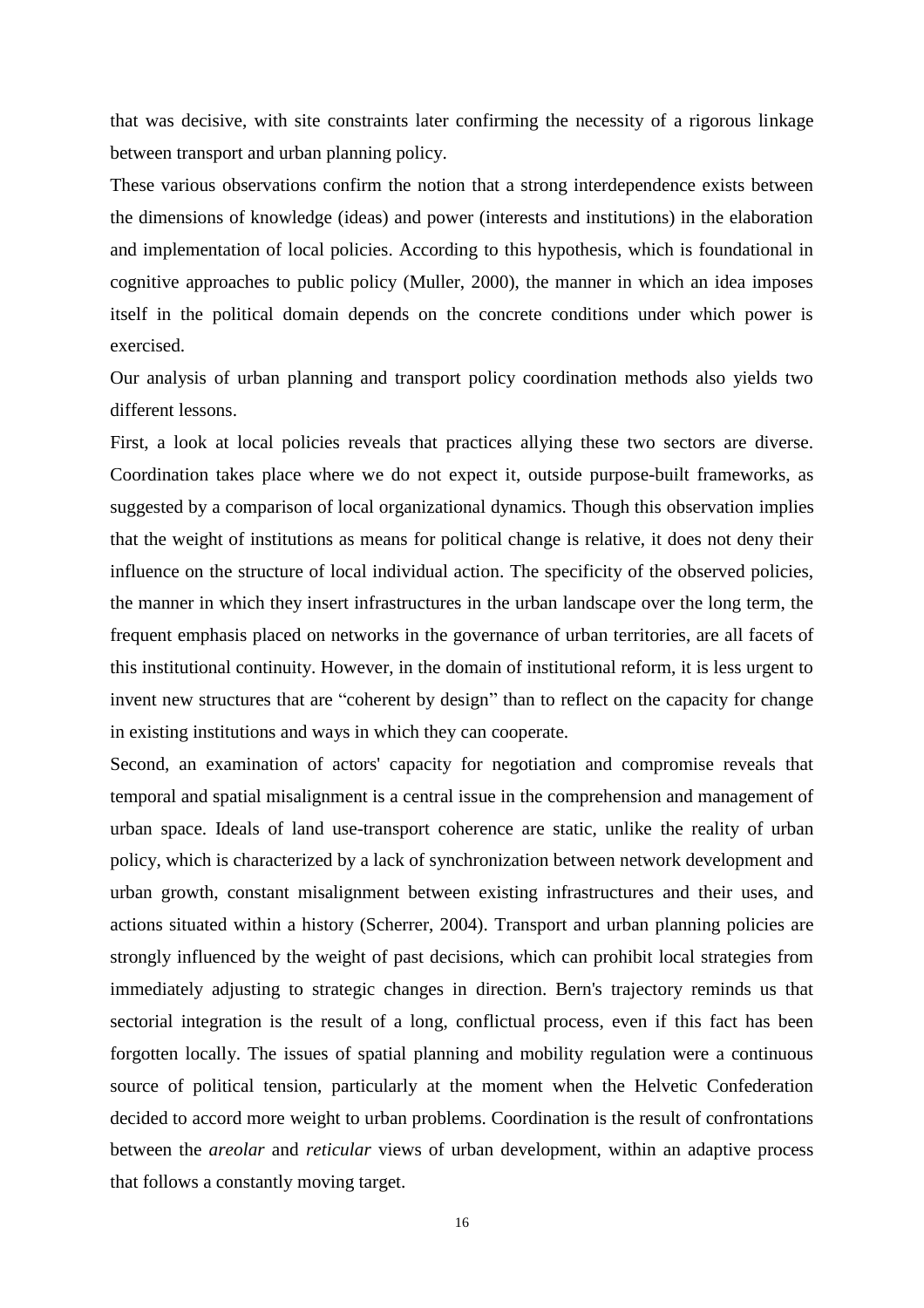These results encourage us to imagine political change differently, moving beyond the incantatory consensual statement that better urban planning/transport coordination is necessary.

Recent research on local planning processes has underscored the difficulty of renewing cognitive frameworks on the relationship between the city and transport through the idea of sustainable development, evoking a crisis in expertise or the lack of territorial anchorage for issues formulated at a global or intergenerational scale (Paulhiac, 2005). The difficulty of this paradigm transformation also attests to the fact that tensions and conflicts around the question of regulating spatial mobility are alive and well. The legitimacy of local transport and urban planning policy depends on several coexisting registers: the necessity of metropolitan competitiveness, environmental protection, and the struggle for social justice. This multiplicity of referentials makes debates over the objectives and means of spatial mobility management far from clear-cut. Thus, this double conceptual and political crisis invites us to step back from traditional images of transport/urbanism coherence focussed on the relationship between (public) transport and land use, and reflect on fields of urban public action, such as housing policy.

However, our case studies confirm that strong sectorial segmentation continues, even within the transport sector. Today, the idea of city/transport coherence is primarily concerned with the relationship between urbanization and public transport network development, and tends to ignore the question of development around roads. Road infrastructure construction, if not dressed up in environmental virtue (*cf.* discourse on the "anti-asphyxiant" virtues of large bypass motorways), can be a genuinely "taboo" subject. Urban sprawl may indeed be the antithesis of the sustainable city, but this does not make it any less a reality in many countries. By giving excessive priority to the search for structural solutions to environmental risks, urban thought may neglect the essential question of peri-urban territories and their inhabitants' capacity for adaptation.

#### **References**

Dupuy Gabriel, *L'urbanisme des réseaux*, Armand Colin, 1991.

Fontaine Joseph et Hassenteufel Patrick, Quelle sociologie du changement dans l"action publique ? Retour au terrain et refroidissement théorique, in *To change or not to change ? Les changements de l'action publique à l'épreuve du terrain*, sous la direction de Joseph Fontaine et Patrick Hassenteufel, Rennes, PUR, pp. 9-29, 2002.

Gallez Caroline et Kaufmann Vincent (dir), *Mythes et pratiques de la coordination urbanismetransport, Regards croisés sur les trajectoires de quatre agglomerations suisses et françaises*, Rapport de recherche INRETS, à paraître en 2010.